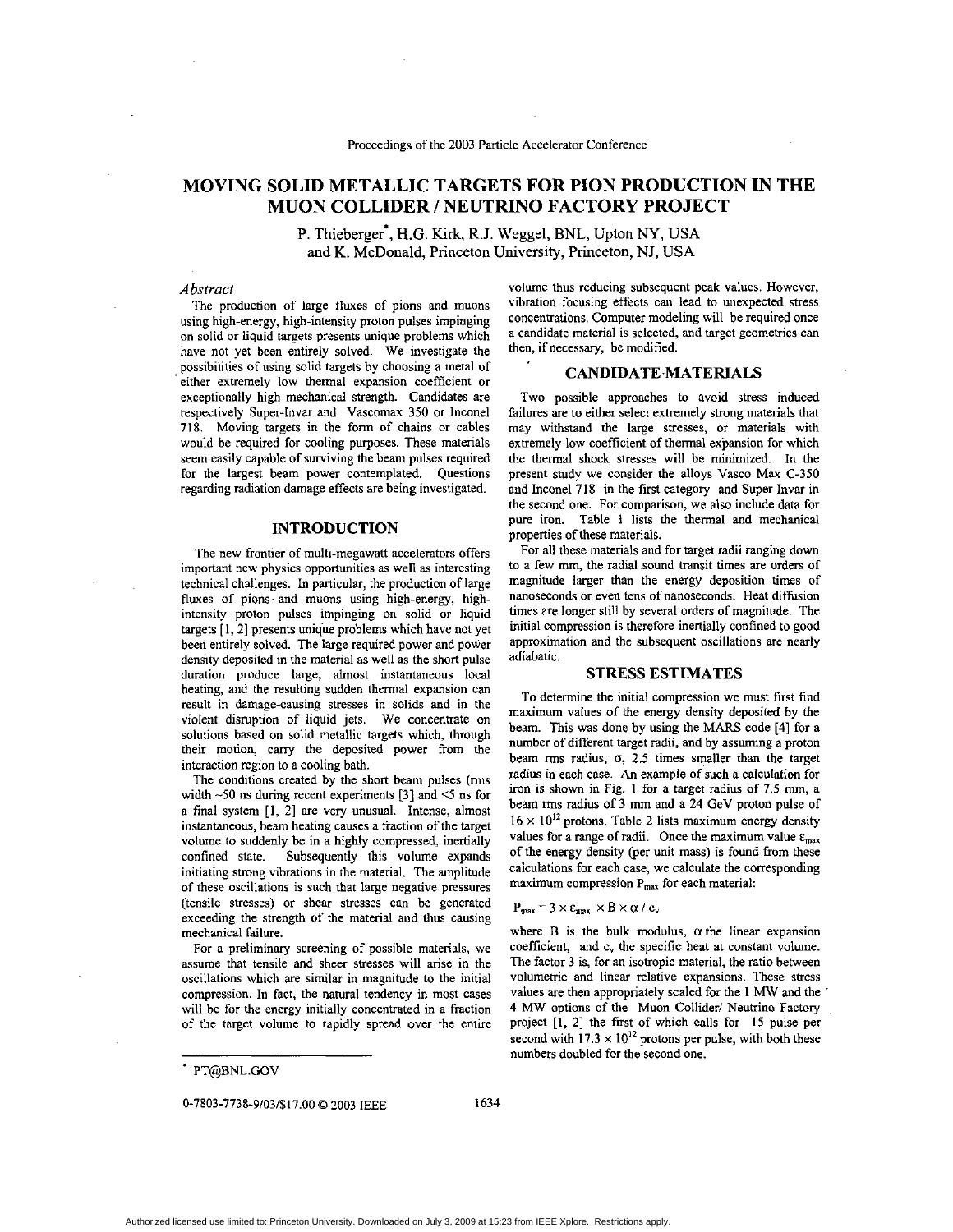Proceedings of the **2003** Particle Accelerator Conference

<span id="page-1-0"></span>

| t water in the chairman who the high chairman and the chairm |                   |                    |                  |               |                               |                       |                      |                 |                  |  |  |  |
|--------------------------------------------------------------|-------------------|--------------------|------------------|---------------|-------------------------------|-----------------------|----------------------|-----------------|------------------|--|--|--|
|                                                              | Density           | Linear<br>Exp.     | Young<br>Modulus | Bulk<br>Modu- | Poisson<br>Ratio <sup>1</sup> | Specific<br>@<br>Heat | Thermal<br>Conducti- | Yield<br>Stren- | Fatigue<br>Endu- |  |  |  |
|                                                              |                   | Coeff.             |                  | lus           |                               | constant<br>pressure  | vity                 | gth             | rance<br>Limit   |  |  |  |
| Symbol                                                       | Ð                 | α                  | v                | B             | μ                             | $C_{P}$               |                      | $\sigma_{0.2}$  | $\sigma_{-i}$    |  |  |  |
| Unit                                                         | g/cm <sup>3</sup> | $10^{-6}/{}^{0}$ K | G Pa             | G Pa          |                               | $J/(g^0K)$            | $W/(m^0K)$           | M Pa            | M Pa             |  |  |  |
| Iron                                                         | 7.87              | 12.5               | 205              | 171           | 0.30                          | 0.478                 | 80                   | 170             | $~1$ -85         |  |  |  |
| Inconel 718                                                  | 8.19              | 13.1               | 200              | 158           | 0.29                          | 0.435                 | 11.2                 | 1034            | 586              |  |  |  |
| VascoMax<br>$C-350$                                          | 8.08              | 15.0               | 200              | 167           | 0.30                          | 0.450                 | 25.2                 | 2242            | 758              |  |  |  |
| Super Invar                                                  | 8.15              | 0.63               | 144              | 88.9          | 0.23                          | 0.515                 | 10.5                 | 276             | $-138$           |  |  |  |

Table **1. Mechanical** and **thermal ebaracteristics.** 



**Fig. 1** Three-dimensional view of energy deposition MARS values for a 3 mm rms radius 24 GeV,  $16 \times 10^{12}$ proton beam pulse on a **7.5** mm radius iron target.



**Fig. 2** Maximum initial stress as % of yield stress for the 24 GeV,  $17.3 \times 10^{12}$  proton beam pulses required for the 1 *MW* option.

In Figs. **2** and **3,** we apply our criterion to both options of the Muon Collider/Neutrino Factory proposal **[I, 21** by plotting these maximum stresses as percentages of the respective yield stresses for the different materials and for



**Fig.** 3 Maximum initial *stress* as % of yield stress for the 24  $GeV$ ,  $34.7 \times 10^{12}$  proton beam pulses required for the **4** MW option.

a range of **rms** beam radii, with target radii **2.5** times larger. We see, for example, that for Vascomax **350** our criterion wouldn't be exceeded even for the **4** MW option down to a -4 mm radius target which is smaller than envisaged. Super-Invar, while being further from reaching the yield stress is limited to larger radii due to the fact that its low expansion coefficient characteristic disappears at temperatures higher than ~120 °C. Also, results from radiation damage studies, reported elsewhere in these proceedings **[5],** indicate that Super-Invar may not be an appropriate choice.

A somewhat more stringent criterion for estimating the resiliency of these materials is to compare the maximum initial stresses to the fatigue limit instead of the yield stress. In that case the results for Vascomax **350** and for Inconel 718 become similar, and indicate that target radii equal or larger than **4.5** mm and than **1.5** mm would be viable for the 1 *MW* and the 4 MW option respectively. Using fatigue limits is probably overly conservative since these limits, which are specified at low repetition rates, are known to increase substantially with frequency. We also see that iron or other alloys much weaker than the ones considered here would be inadequate even for the **1**  MW option using either criterion.